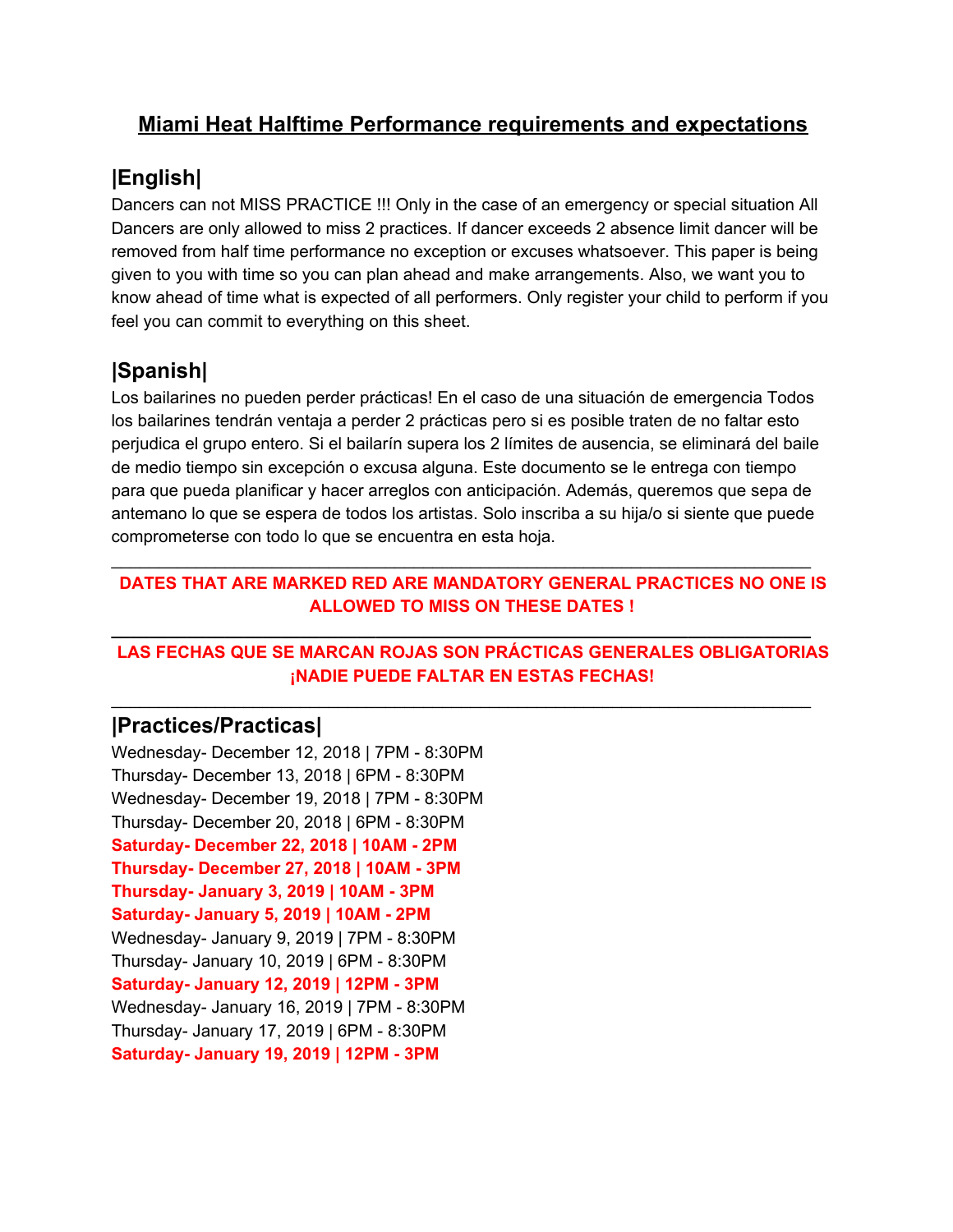### **CRUNCH WEEK/SEMANA DE PREPARACIONES**

**TUESDAY** JANUARY 22, 2019 - **FRIDAY** JANUARY 25, 2019**| 6:30PM - 8PM SATURDAY** January 26, 2019 **| 12PM - 3PM MONDAY** January 28, 2019 | **6:30PM - 8PM TUESDAY** January 29, 2019 | **6:30PM - 8PM**

#### **HALF TIME SHOW: January 30, 2019**

**American Airlines Arena 601 Biscayne Blvd, Miami, FL 33132 6:00 PM**

**\_\_\_\_\_\_\_\_\_\_\_\_\_\_\_\_\_\_\_\_\_\_\_\_\_\_\_\_\_\_\_\_\_\_\_\_\_\_\_\_\_\_\_\_\_\_\_\_\_\_\_\_\_\_\_\_\_\_\_\_\_\_\_\_\_\_\_\_\_\_\_\_\_\_**

# **COSTUME/TRAJE**

## **|English|**

Every performer is getting there performance outfit half sponsored by one of the sponsors for this performance. Parent or guardian has to pay \$50.00 to cover the rest of the expense. Please make sure you have the rest of the accessories and dance shoes listed below for the performance.

**Dance earrings 8mm rhinestone Black Jazz Shoes Footed Tan Tights Andrea 33 Fake eyelashes**

# **|Spanish|**

Cada bailarina está siendo patrocinada mitad de el costo para el traje de esta presentación. Lo único que deben pagar son \$ 50.00 para cubrir el resto del gasto. Por favor, asegúrese de tener el resto de los accesorios y zapatos de baile que se enumeran a continuación para la presentación.

**Pendientes de baile de strass de 8mm. Zapatos de jazz negro Medias bronceadas con los pies Andrea 33 pestañas postizas**